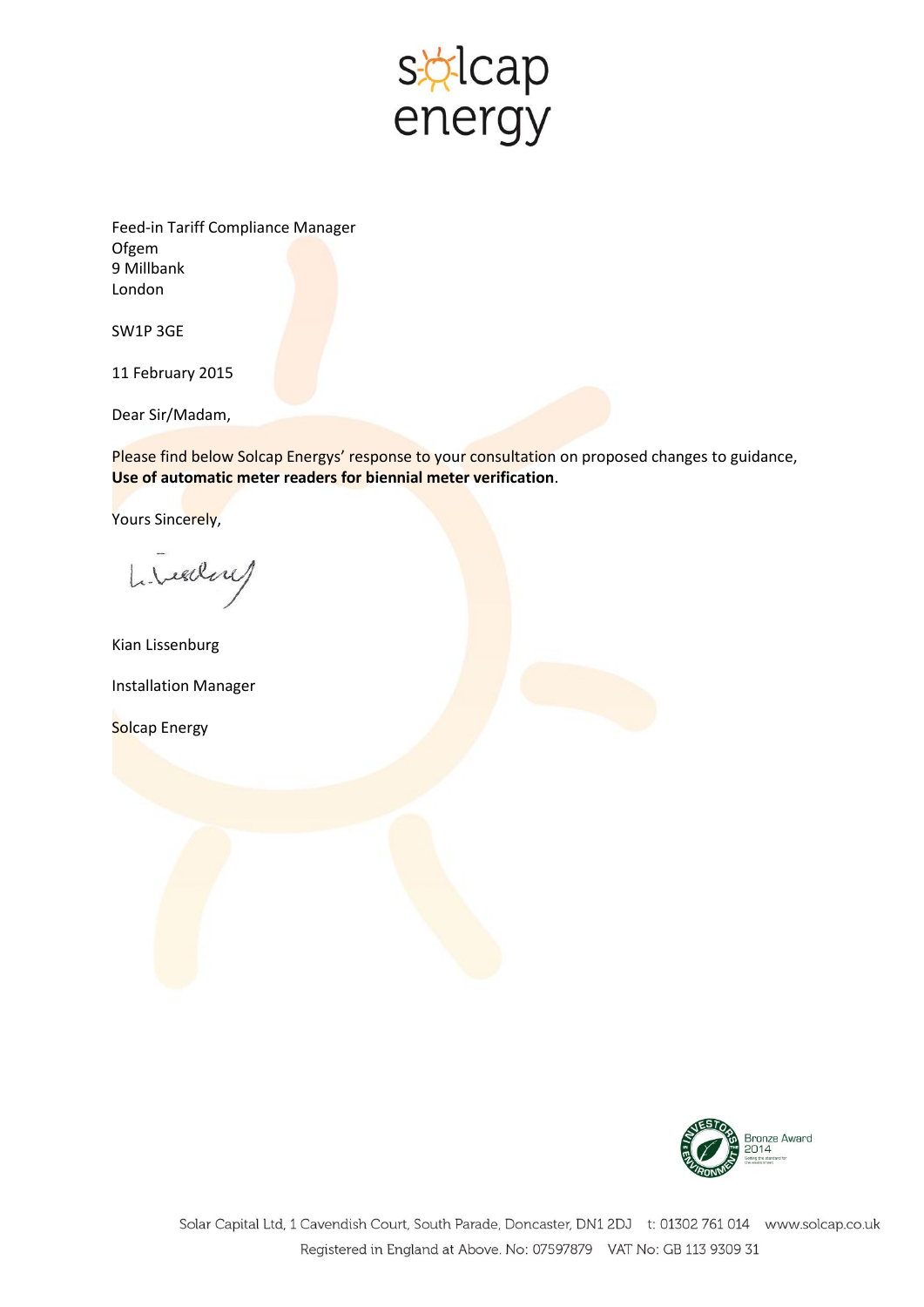

# **Use of automatic meter readers for biennial meter verification**

**Question 1: Do you agree with our proposal to allow the use of AMR data for biennial meter verification? Please provide evidence to support your answer.**

We, Solcap Energy (Solar Capital Limited), agree with the use of AMR data for biennial meter verification.

We have found that remotely read meters are very accurate and allow us real time access to a site for both meter reading and remote diagnostic purposes.



The above is an example of the data we have provided in the past to Good Energy, our FIT licencee, it shows total generation to date as well as back dated daily readings which can be extended to cover any required period. Any anomalous data is picked up on very quickly as readings are obtained daily.

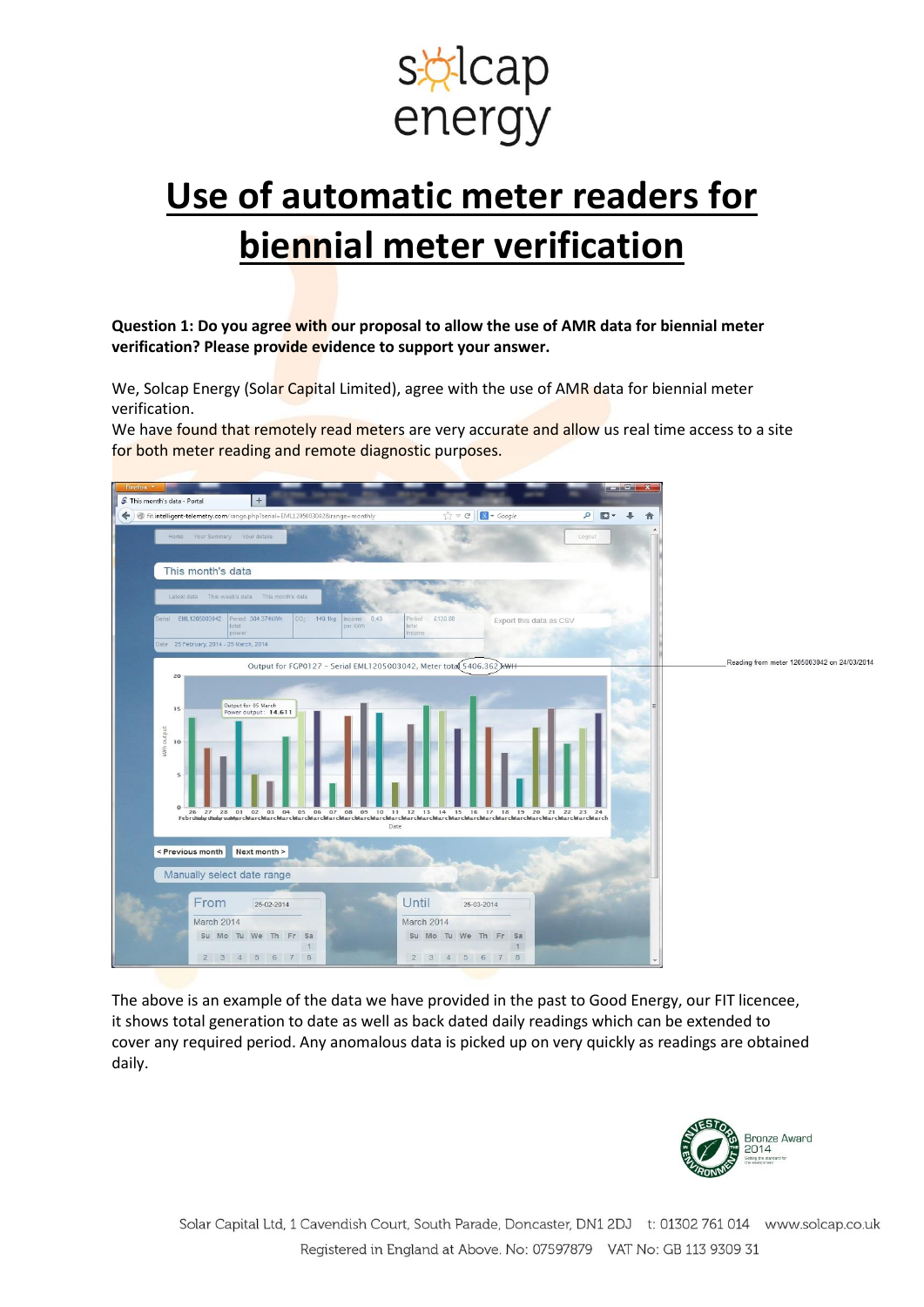

In addition to the historical data we also have the ability to connect to our meters in real time to pull instantaneous generation as well as run diagnostics.

| <b>File</b><br>About<br>Comms<br>Login<br><b>Energy Totals</b><br>Meter Status   Power Quality   Event Log   Time<br>PQ Parameters<br>Seasons<br>Options<br>Time Switches   Rate Totals<br>Other<br>Install Mode   Load Profile   Settings<br>Display<br><b>Energy Totals</b><br>009913.544<br>Total Active Import Energy (kWh)<br>000002.422<br>Total Active Export Energy (kWh)<br>000000.000<br>Total Reactive Import Energy (kvarh)<br>000000.000<br>Total Reactive Export Energy (kvarh)<br>000000.000<br>Total Reactive Energy Quadrant 1 (import, inductive, kvarh)<br>Total Reactive Energy Quadrant 2 (import, capacitive, kvarh)<br>000000.000<br>000000.000<br>Total Reactive Energy Quadrant 3 (export, inductive, kvarh)<br>000000.000<br>Total Reactive Energy Quadrant 4 (import, capacitive, kvarh)<br>00.122<br>Instantaneous Active Power (kW)<br>00.066<br>Instantaneous Reactive Power (kvar)<br>Read<br><b>Read Energy Totals Complete</b> | <b>EM-Connect Config</b> |  |  |  |  |                       |  |  | $\begin{array}{c c c c c c} \hline \multicolumn{1}{c }{\mathbf{C}} & \multicolumn{1}{c }{\mathbf{C}} \end{array}$ |
|-----------------------------------------------------------------------------------------------------------------------------------------------------------------------------------------------------------------------------------------------------------------------------------------------------------------------------------------------------------------------------------------------------------------------------------------------------------------------------------------------------------------------------------------------------------------------------------------------------------------------------------------------------------------------------------------------------------------------------------------------------------------------------------------------------------------------------------------------------------------------------------------------------------------------------------------------------------------|--------------------------|--|--|--|--|-----------------------|--|--|-------------------------------------------------------------------------------------------------------------------|
|                                                                                                                                                                                                                                                                                                                                                                                                                                                                                                                                                                                                                                                                                                                                                                                                                                                                                                                                                                 |                          |  |  |  |  |                       |  |  |                                                                                                                   |
|                                                                                                                                                                                                                                                                                                                                                                                                                                                                                                                                                                                                                                                                                                                                                                                                                                                                                                                                                                 |                          |  |  |  |  |                       |  |  |                                                                                                                   |
|                                                                                                                                                                                                                                                                                                                                                                                                                                                                                                                                                                                                                                                                                                                                                                                                                                                                                                                                                                 |                          |  |  |  |  |                       |  |  |                                                                                                                   |
|                                                                                                                                                                                                                                                                                                                                                                                                                                                                                                                                                                                                                                                                                                                                                                                                                                                                                                                                                                 |                          |  |  |  |  |                       |  |  |                                                                                                                   |
|                                                                                                                                                                                                                                                                                                                                                                                                                                                                                                                                                                                                                                                                                                                                                                                                                                                                                                                                                                 |                          |  |  |  |  |                       |  |  |                                                                                                                   |
|                                                                                                                                                                                                                                                                                                                                                                                                                                                                                                                                                                                                                                                                                                                                                                                                                                                                                                                                                                 |                          |  |  |  |  |                       |  |  |                                                                                                                   |
|                                                                                                                                                                                                                                                                                                                                                                                                                                                                                                                                                                                                                                                                                                                                                                                                                                                                                                                                                                 |                          |  |  |  |  |                       |  |  |                                                                                                                   |
|                                                                                                                                                                                                                                                                                                                                                                                                                                                                                                                                                                                                                                                                                                                                                                                                                                                                                                                                                                 |                          |  |  |  |  |                       |  |  |                                                                                                                   |
|                                                                                                                                                                                                                                                                                                                                                                                                                                                                                                                                                                                                                                                                                                                                                                                                                                                                                                                                                                 |                          |  |  |  |  |                       |  |  |                                                                                                                   |
|                                                                                                                                                                                                                                                                                                                                                                                                                                                                                                                                                                                                                                                                                                                                                                                                                                                                                                                                                                 |                          |  |  |  |  |                       |  |  |                                                                                                                   |
|                                                                                                                                                                                                                                                                                                                                                                                                                                                                                                                                                                                                                                                                                                                                                                                                                                                                                                                                                                 |                          |  |  |  |  |                       |  |  |                                                                                                                   |
|                                                                                                                                                                                                                                                                                                                                                                                                                                                                                                                                                                                                                                                                                                                                                                                                                                                                                                                                                                 |                          |  |  |  |  |                       |  |  |                                                                                                                   |
|                                                                                                                                                                                                                                                                                                                                                                                                                                                                                                                                                                                                                                                                                                                                                                                                                                                                                                                                                                 |                          |  |  |  |  |                       |  |  |                                                                                                                   |
|                                                                                                                                                                                                                                                                                                                                                                                                                                                                                                                                                                                                                                                                                                                                                                                                                                                                                                                                                                 |                          |  |  |  |  |                       |  |  |                                                                                                                   |
|                                                                                                                                                                                                                                                                                                                                                                                                                                                                                                                                                                                                                                                                                                                                                                                                                                                                                                                                                                 |                          |  |  |  |  |                       |  |  |                                                                                                                   |
|                                                                                                                                                                                                                                                                                                                                                                                                                                                                                                                                                                                                                                                                                                                                                                                                                                                                                                                                                                 |                          |  |  |  |  |                       |  |  |                                                                                                                   |
|                                                                                                                                                                                                                                                                                                                                                                                                                                                                                                                                                                                                                                                                                                                                                                                                                                                                                                                                                                 |                          |  |  |  |  |                       |  |  |                                                                                                                   |
|                                                                                                                                                                                                                                                                                                                                                                                                                                                                                                                                                                                                                                                                                                                                                                                                                                                                                                                                                                 |                          |  |  |  |  |                       |  |  |                                                                                                                   |
|                                                                                                                                                                                                                                                                                                                                                                                                                                                                                                                                                                                                                                                                                                                                                                                                                                                                                                                                                                 |                          |  |  |  |  |                       |  |  |                                                                                                                   |
|                                                                                                                                                                                                                                                                                                                                                                                                                                                                                                                                                                                                                                                                                                                                                                                                                                                                                                                                                                 |                          |  |  |  |  |                       |  |  |                                                                                                                   |
|                                                                                                                                                                                                                                                                                                                                                                                                                                                                                                                                                                                                                                                                                                                                                                                                                                                                                                                                                                 |                          |  |  |  |  |                       |  |  |                                                                                                                   |
|                                                                                                                                                                                                                                                                                                                                                                                                                                                                                                                                                                                                                                                                                                                                                                                                                                                                                                                                                                 |                          |  |  |  |  | Baud Speed. Cancel v. |  |  |                                                                                                                   |

As you can see from the above screenshot we have total generation and instantaneous generation recorded for the meter at the time of the reading. We are also able to obtain grid voltage information and other diagnostic data to quickly identify any suspected issues remotely before needing to go on site to rectify them.

### **Question 2: Do you agree with the methods of verification and sample size we have proposed? If not, what would youi propose and for what reason?**

Solcap Energy agrees with the proposed methods of verification, we are happy to give access to our metering accounts and have in fact suggested this as a possible option to our FIT Licencee in the past.

We have no problems with the proposed biannual auditing, we already update our FIT Licencee whenever a replacement occurs with a meter as soon as it takes place.

We have a number of meters in loft spaces within portfolios we manage, meters were often installed in these locations to ensure signal for the remote monitoring.

As a result customers have been upset by repeated visits to read meters that have not actually gone ahead.

We would be happy to accommodate visits to a number of our sites but we feel that 5% is excessive given you have found no evidence of fraud from 300,000 visits. We instead suggest that the 5% visits

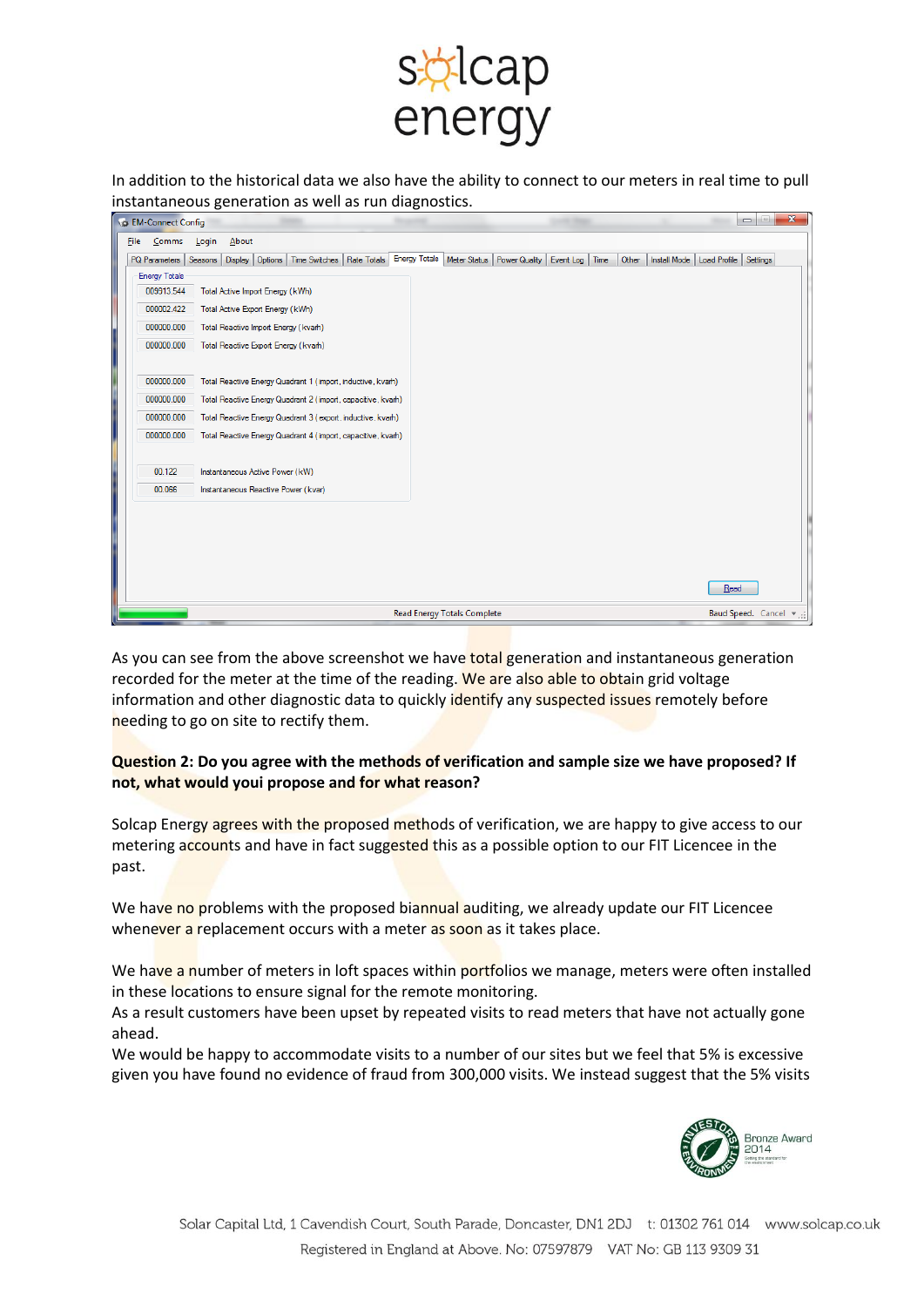

should only be applied to new installations as if fraud is to occur it is most likely to be at the point of installation and not done retrospectively.

We would also ask that we be given good notice and a schedule of proposed visit sites well in advance of the visits taking place.

What we have found is that we were not informed when visits would take place and so customers have called us up confused and sometimes angry that someone has turned up unannounced. A large percentage of our customers are elderly and vulnerable so unannounced visits cause them undue stress and worry.

In regards to meters in loft spaces that may fall under a proposed visit we would ask that Licencees ensure they are able to read these meters so they do not make wasted trips as this has been another source of complaint by our customers. They must also ensure that they carry ID as many employees of our FIT Licencee that have been doing these visits have not and this is another point of unease and should not be standard practice.

We are happy to work with our FIT Licencee if they have issues over any particular sites as long as they give us adequate notice.

**Question 3: Do you agree with the security measures proposed in this section? Are there any other security measures you think are required? If so, please provide reasoning and evidence to support your propsal.**

Solcap Energy agrees with the security measures proposed. All of the meters we use are MID approved.

The meters we use have sealed base units but detachable modems so there is no risk of reading the wrong meter if a modem or SIM is swapped as it will pull its reading against the base unit meter serial number. The only details that will get updated would be to inform our meter provider that a new modem had been installed on a meter to ensure that the modem was added to the read list.

## **Question 4: Do you agree with our proposals regarding standardisaion of installation and commissioning, methods of communication and data models? If not, what alternatives would you suggest?**

Solcap Energy agrees with your propsals regarding standardisation, we feel that the current quality of installation methodology is high and does not need review.

The metering we use all conforms to the **DLMS/COSEM** standard so we have no issue with this. In terms of method of communication, all of our meters use GSM modems with multi-network SIMS so that if one network goes offline they will roam onto the next strongest and continue to send data. We have seen a high level of resilience with our meter communications as a result of this.

## **Question 5: Do you think that our proposals for monitoring and fault finding are suitable? If not, what further guidance would you suggest?**

Solcap Energy feels that your proposals are suitable.

We currently have comparisons with PVGIS Climate-SAF data against all of our portfolio which tracks sites to ensure that generation remains within predicted levels.